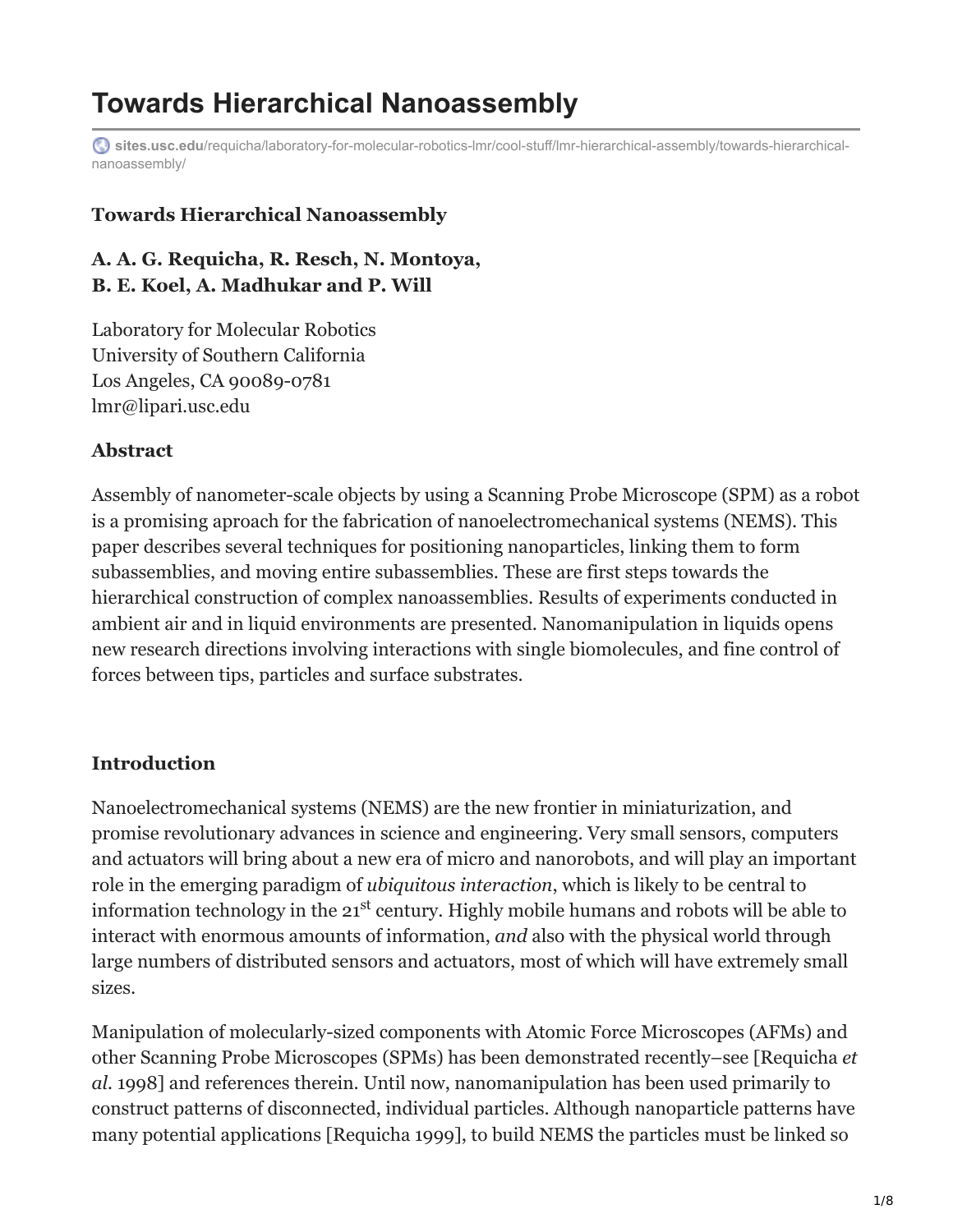as to form more complex components, and eventually entire systems. The fundamental operations required by these applications are precise *positioning* of nanoscale objects, and *linking* them. The remainder of this paper discusses techniques for performing these fundamental operations at the nanoscale, and presents experimental results.

# **Positioning Operations**

AFMs exploit the interatomic forces between tip and sample for imaging and manipulation. The force is sensed through the deflection of the cantilever that holds the tip. Imaging is normally accomplished by maintaining a constant force between tip and sample while the tip is scanned across the surface of the sample. In contact mode operation (C-AFM) the tip/sample interaction is repulsive, and the force is measured by the deflection of the cantilever. In dynamic mode operation (D-AFM) the cantilever vibrates at a frequency near its resonant frequency, and the tip/sample force is measured by its effect (damping) on the cantilever vibration amplitude. (For more information on AFM operation, see [Requicha *et al.* 1998] and references therein.)

Our experiments were conducted using an AutoProbe CP microscope from Park Scientific Instruments, and a PicoSPM from Molecular Imaging (for experiments in liquids) coupled to the AutoProbe controller. The manipulation software, called Probe Control Software, was developed by our group, and uses the Application Programming Interface (API) supplied by Park.

We discuss below several manipulation methods. They are based on the generic operation illustrated in Figure 1. The AFM tip moves in a straight line across the object to be positioned. Initially, the AFM parameters such as force or amplitude setpoints are kept at values suitable for imaging. Then, the conditions are changed temporarily, between the starting point  $t_1$  and the stopping point  $t_2$ , while the object is moved. Finally, they are restored to imaging conditions. We have experimented with the following protocols.

Figure 1 — Generic manipulation operation.

*Protocol 1*



Image in D-AFM mode at a suitable amplitude setpoint At  $t_1$  lower the amplitude setpoint to get closer to the surface Turn off the feedback At  $t_2$  restore the initial conditions

*Protocol 2*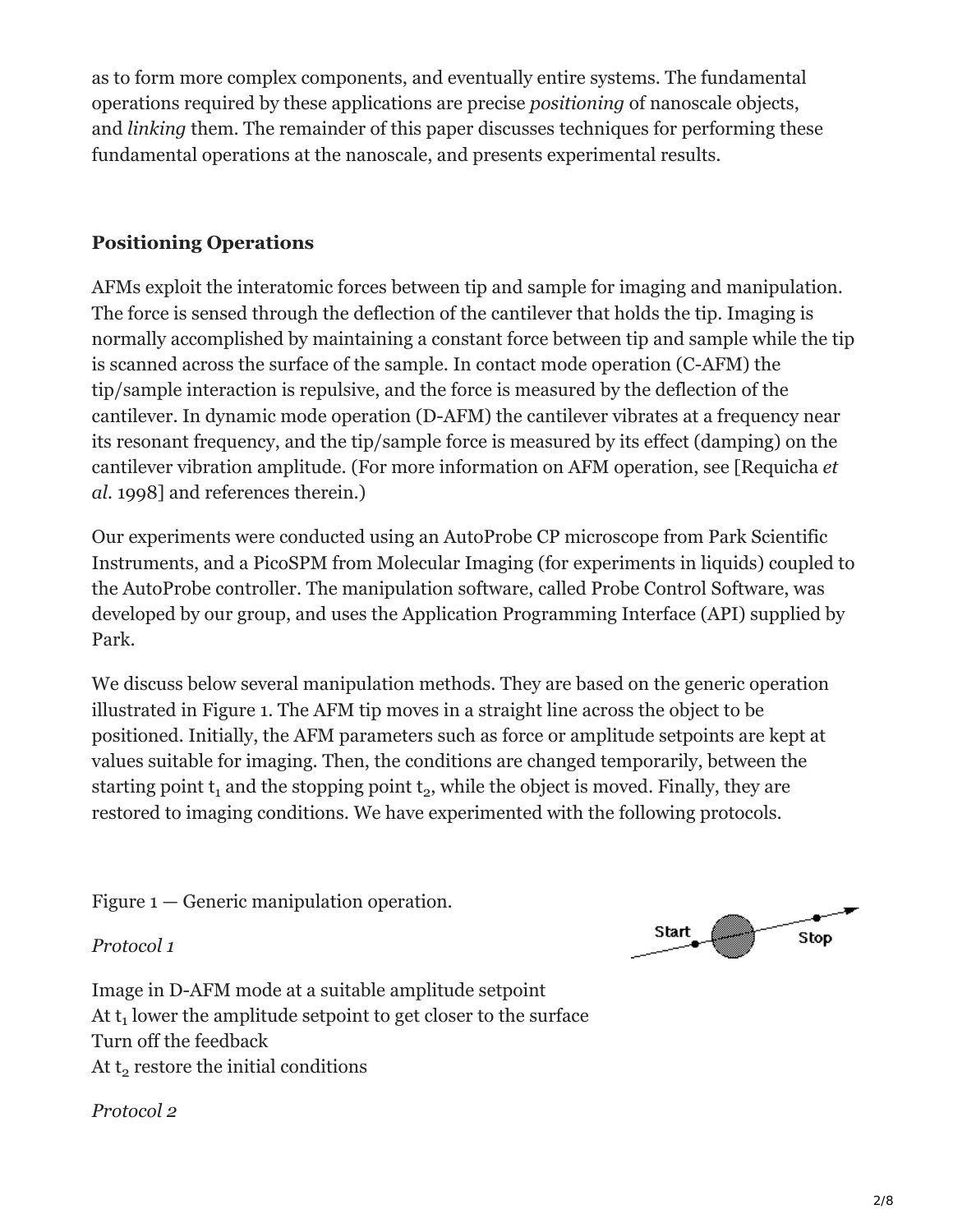Image in D-AFM mode at a suitable amplitude setpoint At t1 turn off the feedback Move the tip by D z to get closer to the surface At t2 restore the initial conditions

## *Protocol 3*

Image in C-AFM mode at a suitable force setpoint At  $t_1$  increase the force setpoint to get closer to the surface At  $t_2$  restore the initial conditions

# *Protocol 4*

Image in C-AFM mode at a suitable force setpoint At  $t_1$  increase the force setpoint to get closer to the surface Turn off the feedback At  $t_2$  restore the initial conditions

When the forces between particles and substrate are relatively low, imaging must be done in D-AFM mode, otherwise the particles will move uncontrollably. Protocols 1 and 2 are suitable for such particle/substrate combinations. We have used them successfully for moving gold colloidal nanoparticles with diameters of 15 and 30 nm on mica and silicon substrates, in air, at room temperature. Mica was coated with poly-L-lysine and silicon with a self-assembled monolayer (SAM) of silane.

The D-AFM protocols are unable to move particles that are strongly attracted to the substrate. Protocols 3 and 4 are suitable for such cases. For example, we have used Protocol 3 to move 5 nm Au particles on mica coated with poly-L-lysine, and Protocol 4 to manipulate gold particles coated with thiols on a silicon substrate. (Of course, if the adhesion is very strong, none of the protocols succeeds.)

Protocols 1-4 are normally used to move a single particle at a time, by pushing it along a trajectory that passes (approximately) through the particle's center. If a particle is hit off center, it tends to move sideways. This can be used to construct lines of particles, by using the following protocol.

# *Protocol 5*

Image in D-AFM mode at a suitable amplitude setpoint Scan over a rectangular region with the feedback on

Figure 2 shows a line constructed by pushing sideways zinc sulfide islands with dimensions of 2-6 nm. The tip scans in the horizontal x direction, then moves one step up by a delta y and continues the scan. The particles accumulate at the top of the scanned region. The islands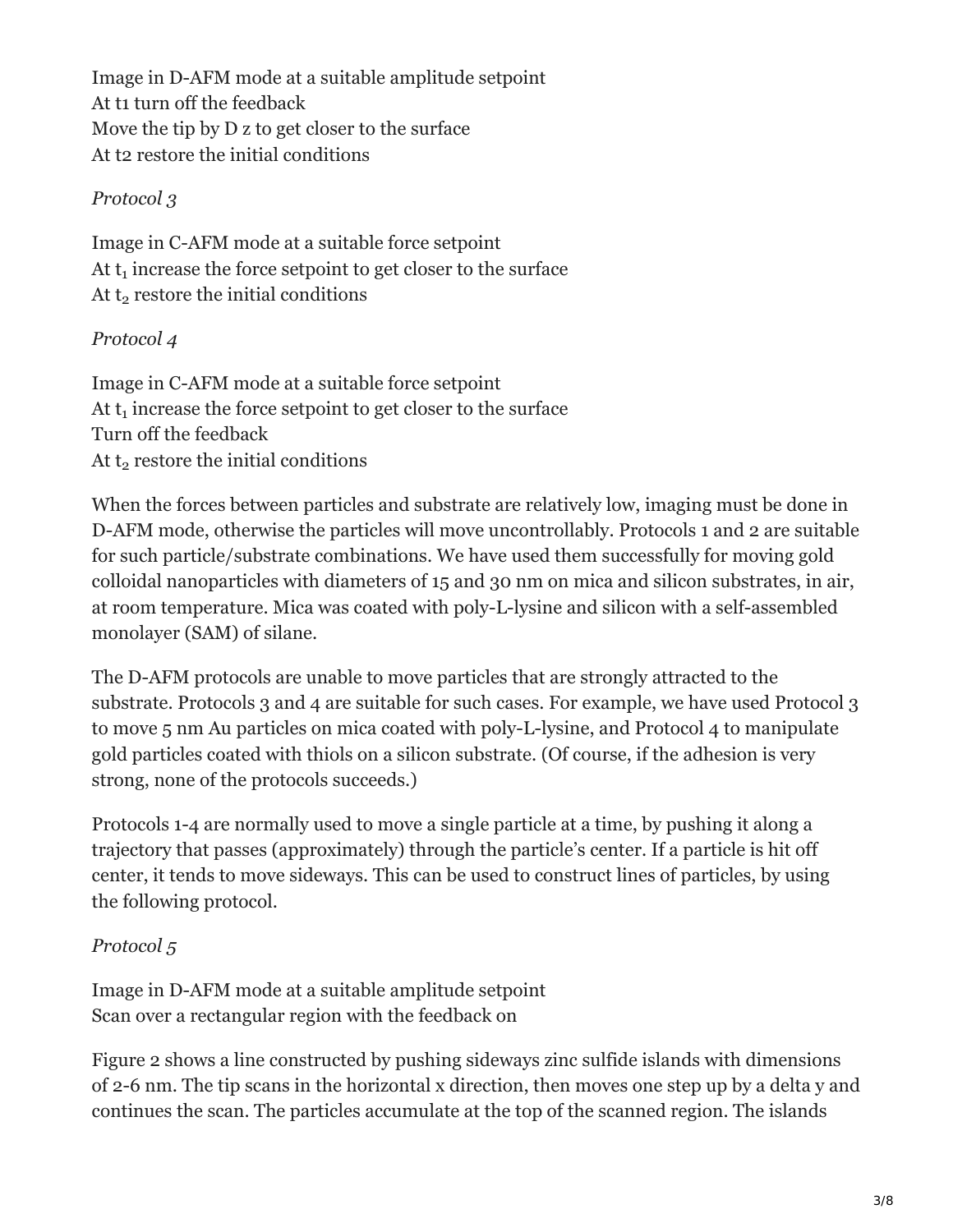were deposited on mica by using thin film techniques. Similar results were obtained with lead sulfide nanocrystals with dimensions of 3-10 nm.

Figure  $2 - A$  line of ZnS nanoparticles constructed by pushing all the particles in a rectangular region towards the top of the figure.

We have studied Protocol 1 carefully [Baur *et al.* 1998, Resch *et al.* 1998a], and concluded that the particle is mechanically pushed by the force generated by the average, or d.c., deflection of the cantilever. Figure 3 is a screenshot of an unsuccessful attempt at pushing a particle in the sample imaged at the top right. The vertical bars indicate the region where the feedback is turned off. During pushing, the feedback is off and the topography



signal is flat (top left). The D-AFM amplitude shown on the bottom left starts to decrease as the tip approaches the particle. It becomes zero (the flat region between the two bars in the figure) while there is contact. At the same time the d.c. cantilever deflection begins to increase (bottom right), indicating that the cantilever is bending as the tip goes over the particle. In this example, the cantilever deflection was insufficient to move the particle. In a successful attempt, the cantilever deflection reaches a pushing threshold and remains approximately constant while the particle is moving. We have measured pushing thresholds and other data that provide a very good description of the phenomena involved.



Figure 3 — Feedback off without pushing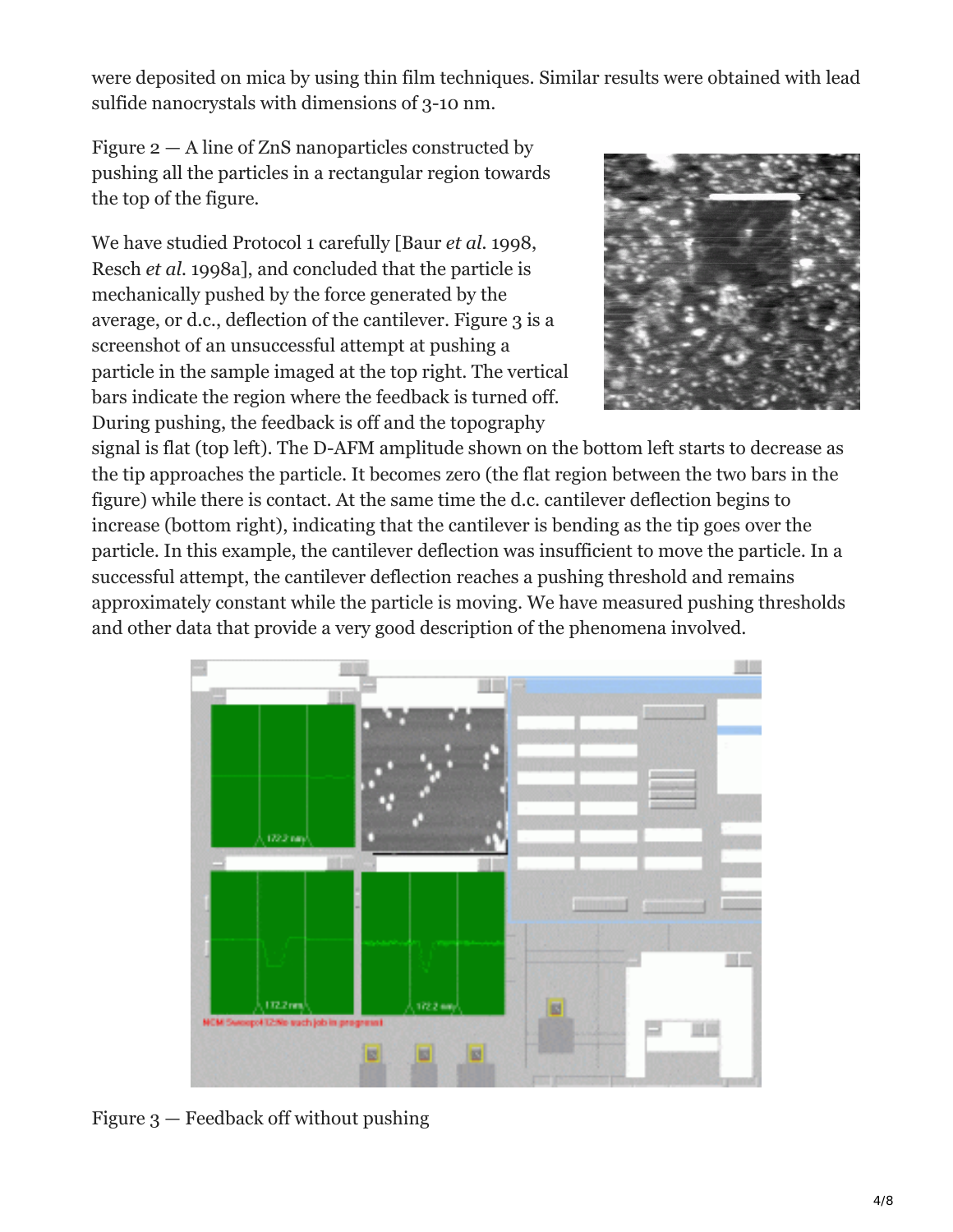A major problem in AFM manipulation at room temperature is the thermal drift between the tip and the sample. The drift is due to material inhomogeneities in the instrument, and small fluctuations in temperature. The sequence of images in Figure 4 illustrates the problem and its solution. The left, top picture shows the initial conditions, with randomly dispersed particles. An arrow is added near the center of the top right picture, specifying the particle to be moved and the desired trajectory. Each of these images takes several minutes to acquire. The bottom left image shows the result of a new scan after the arrow was drawn. The specified particle has moved significantly towards the bottom right. If the AFM tip were to move along the specified trajectory, it would miss the particle altogether. We solve this problem by tracking the particle. A tracking system predicts the position of the particle and then updates it by searching with single line scans. The bottom left image shows that the tracker successfully and automatically followed the particle, which was moved vertically by the pushing operation.



Figure 4 — Tracking and pushing a particle

Very recently we have demonstrated pushing operations in a liquid environment. Figure 5 shows a simple example, in which a gold nanoparticle with 15 nm diameter is pushed in water by using Protocol 1. We believe this is the first time that such capabilities are reported in the literature. Operation in a liquid opens new and interesting avenues for research. For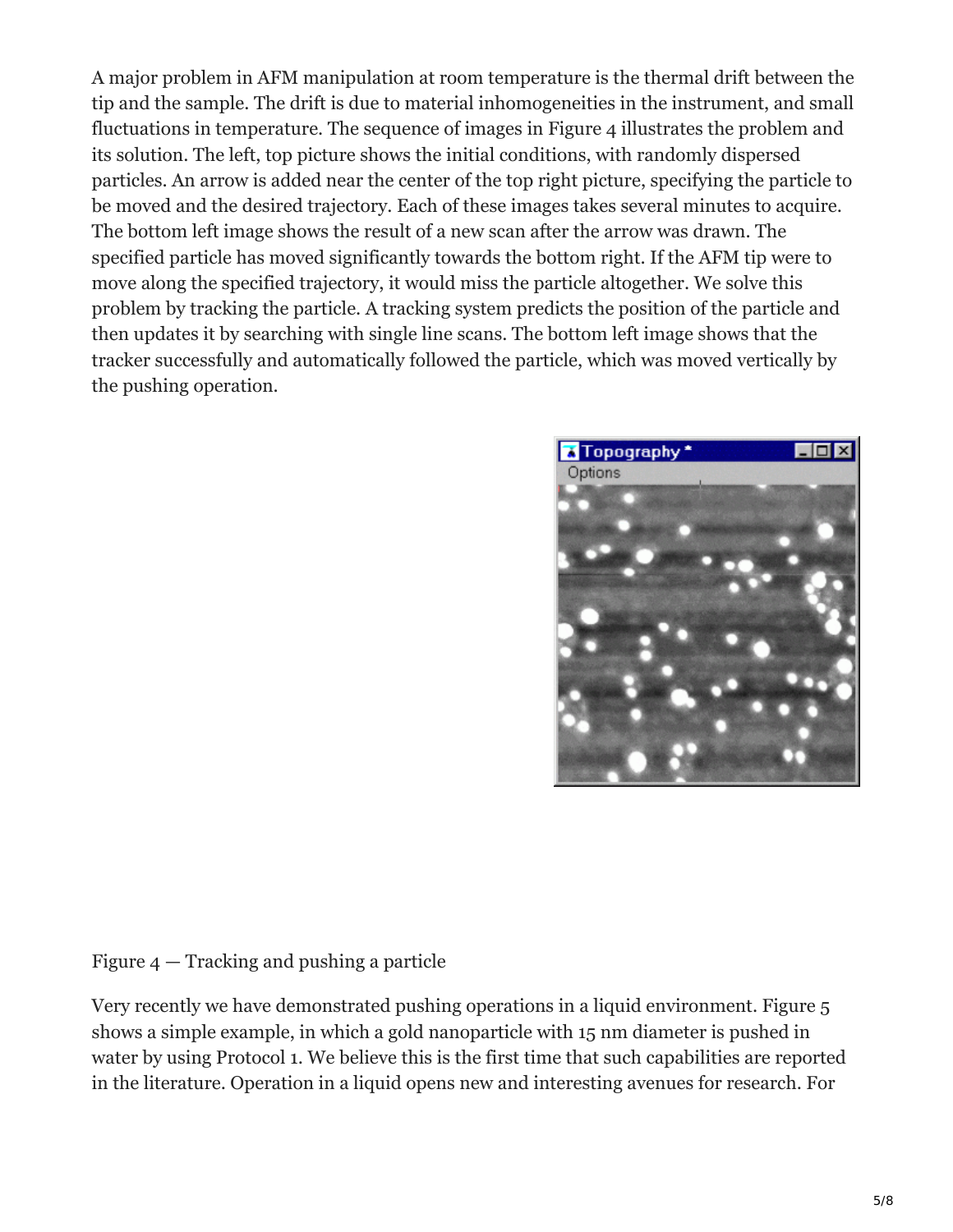example, the forces between tip, particle, and substrate can be modulated by changing the pH or other properties of the liquid. In addition, liquid environments are the most suitable for studying and manipulating biological objects.

Figure  $5$  — Pushing in water

# **Assembly Operations**

Structures formed by manipulation of nanoparticles can be stabilized by "glueing" the particles together. Insofar as we know, we are the first laboratory to demonstrate linking of arbitrarily-shaped patterns of nanoparticles. We do this by using di-thiols. These are organic substances with sulfur atoms at the ends of an atomic chain, and which are known to connect to gold at the sulfur ends. In our initial experiments we first moved several particles together through our usual protocols. Then we removed the sample from the AFM, dipped it in a dithiol solution, and returned it to the AFM. (To be able to find the original position we used substrates patterned by electron-beam lithography with a grid of lines that are visible with an optical microscope.) We verified that the particles were linked by pushing each subassembly as a whole. Figure 6 shows on the left the initial situation with several groups of glued particles. On the right is the result of pushing the subassemblies together to form a wheel-like





structure. We have also been able to link gold particles coated with a silane on a silicon surface [Resch *et al.* 1998b].

Figure 6 — Moving subassemblies of nanoparticles

Interestingly, we also found that after the di-thiol treatment the particles can still be moved, and that they automatically attach to others when pushed together. Therefore we can construct the desired shapes before or after di-thiol treatment.

# **Conclusions**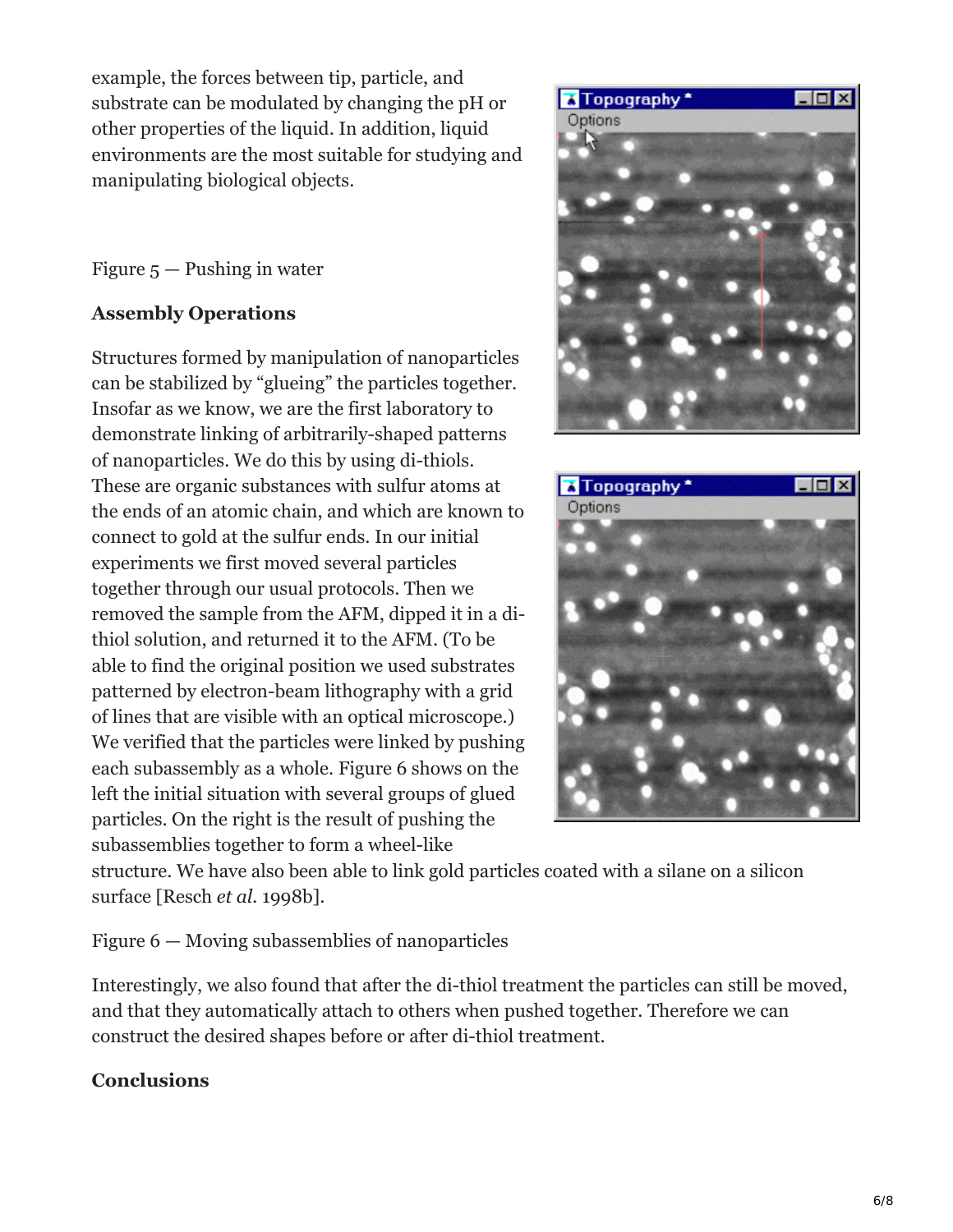Particles with overall dimensions on the order of a few nm can be moved by mechanically pushing them with the tip of an Atomic Force Microscope (AFM) using the techniques discussed in this paper and implemented in our own Probe Control Software. (Commercial AFM software does not support the operations necessary for nanomanipulation.) We discussed pushing protocols suitable for different values of particle/substrate forces. Experimental results were presented that show that manipulation operations can be successfully performed in air, at room temperature, and also in liquid environments. These are especially interesting because they open new research directions in biological nanomanipulation and in the control of tip/object/substrate forces, which ultimately determine the success of manipulation operations.

The particles can be linked by using simple chemical means, so as to form subassemblies. Each subassembly can then be pushed by using our nanomanipulation protocols. Thus, we have demonstrated the first steps towards the hierarchical construction of arbitrarily-shaped (planar) assemblies at the nanoscale.

### **Acknowledgements**

This research was supported in part by the Z. A. Kaprielian Technology Innovation Fund and the NSF under Grant EIA-98-71775.

### **References**

[Baur *et al.* 1998] C. Baur, A. Bugacov, B. E. Koel, A. Madhukar, N. Montoya, T. R. Ramachandran, A. A. G. Requicha, R. Resch, and P. Will, "Nanoparticle manipulation by mechanical pushing: underlying phenomena and real-time monitoring", *Nanotechnology*, Vol. 9, No. 4, pp. 360-364, December 1998.

[Resch *et al.* 1998a] R. Resch, A. Bugacov, C. Baur, B. E. Koel, A. Madhukar, A. A. G. Requicha, and P. Will, "Manipulation of nanoparticles using dynamic force microscopy: simulation and experiments", *Applied Physics A* , Vol. 67, No. 3, pp. 265-271, September 1998.